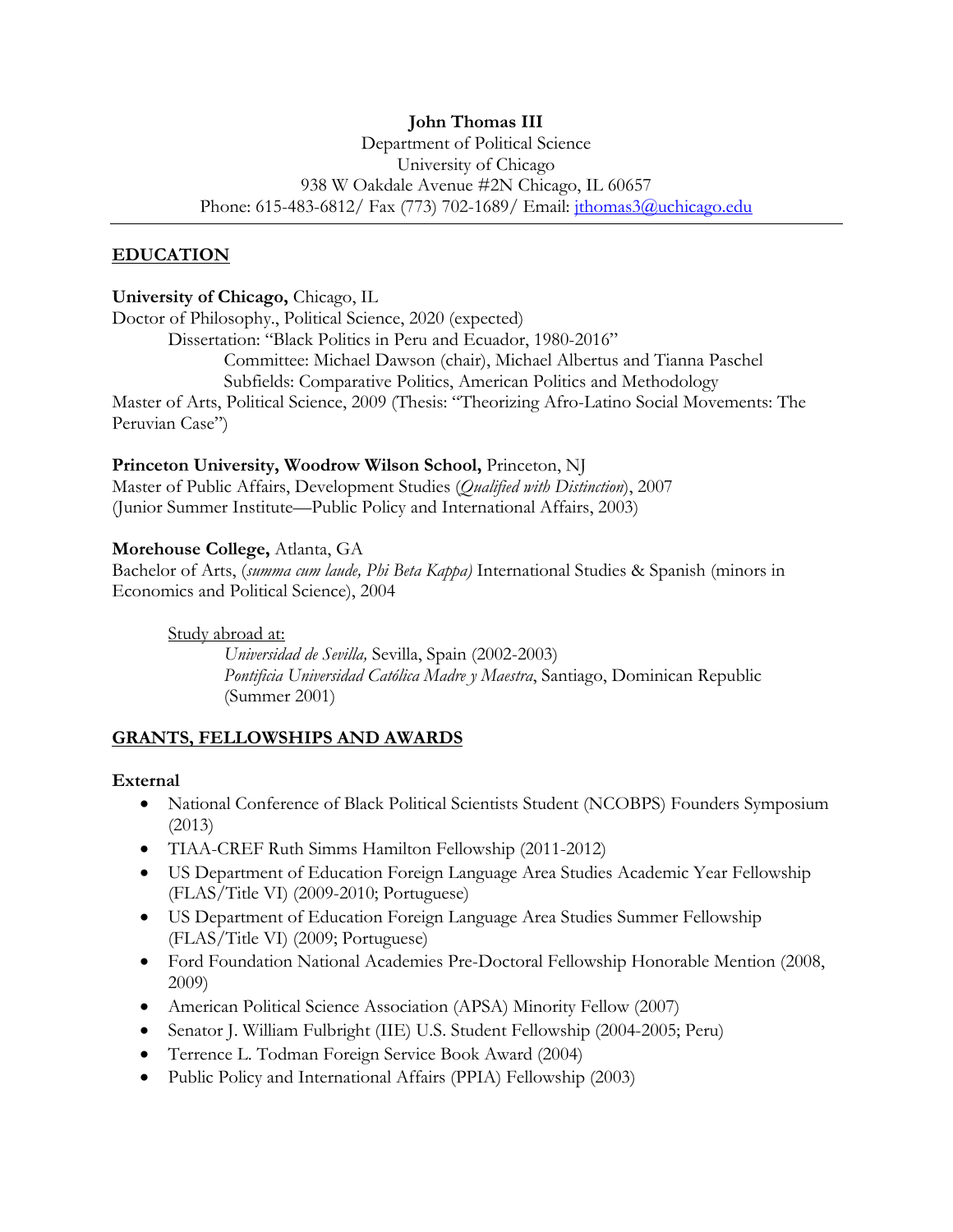### **Internal**

University of Chicago

- Social Science Division Research Grant (2015)
- Office of Multicultural Student Affairs Academic Support Grant (2008, 2014)
- Social Sciences Division Summer Research Grant (2013)
- Center for Latin American Studies Summer Research Grant (2009, 2010)
- Tinker Summer Research Grant (2008)
- Social Sciences Fellowship (2007-2012)

Princeton University

• Sir Arthur Lewis Summer Fellowship (2006)

Morehouse College

- Charles E. Merrill Study Abroad Scholar (2002-2003)
- Presidential Scholarship (2000-2004)

## **PUBLICATIONS**

### **Peer-reviewed**

Eshe Lewis and John Thomas III. 2019. "Me Gritaron Negra": The emergence and development of the Afro-descendant women's movement in Peru (1980-2015*). Journal of International Women's Studies*, 20(8), 18-39.

## **Conference Proceedings**

John Thomas III. Forthcoming. "Interpretando el ser político afroperuano a través del Censo 2017." In *Los Afrodescendientes en las Américas: 200 años de Vida Republicana, Ciudadanías Incompletas*. Lima: CEDET, Centro de Desarrollo Étnico.

John Thomas III. 2013. "Etnicidad y nacionalismo en estados multiétnicos desde la perspectiva negra en América Latina." In *Presencia y persistencia: paradigmas culturales de los afrodescendiente*., Caja negra; eds. Lilia Mayorga Balcázar and Margarita Ramírez Mazzetti. Lima: Centro de Desarrollo Étnicos - CEDET.

John Thomas III. 2010. "El movimiento hacia los derechos civiles de la población afrodescendiente en los Estados Unidos." In *La libertad inconclusa: entorno a la esclavitud, su abolición y los derechos civiles*., Serie Caja negra; ed. CEDET. Lima: CEDET, Centro de Desarrollo Étnico.

## **Non peer-reviewed**

John Thomas III. 2020. "Reflexiones sobre el coronavirus y la diáspora africana: lo que sabemos y lo que podemos imaginar." *D'Cimarron*, 5. Retrieved 28 April 2020, from http://dcimarron.org/index.php/politica/29-seccion-politica-d-cimarron-5/151-reflexiones-sobreel-coronavirus-y-la-diaspora-africana-lo-que-sabemos-y-lo-que-podemos-imaginar.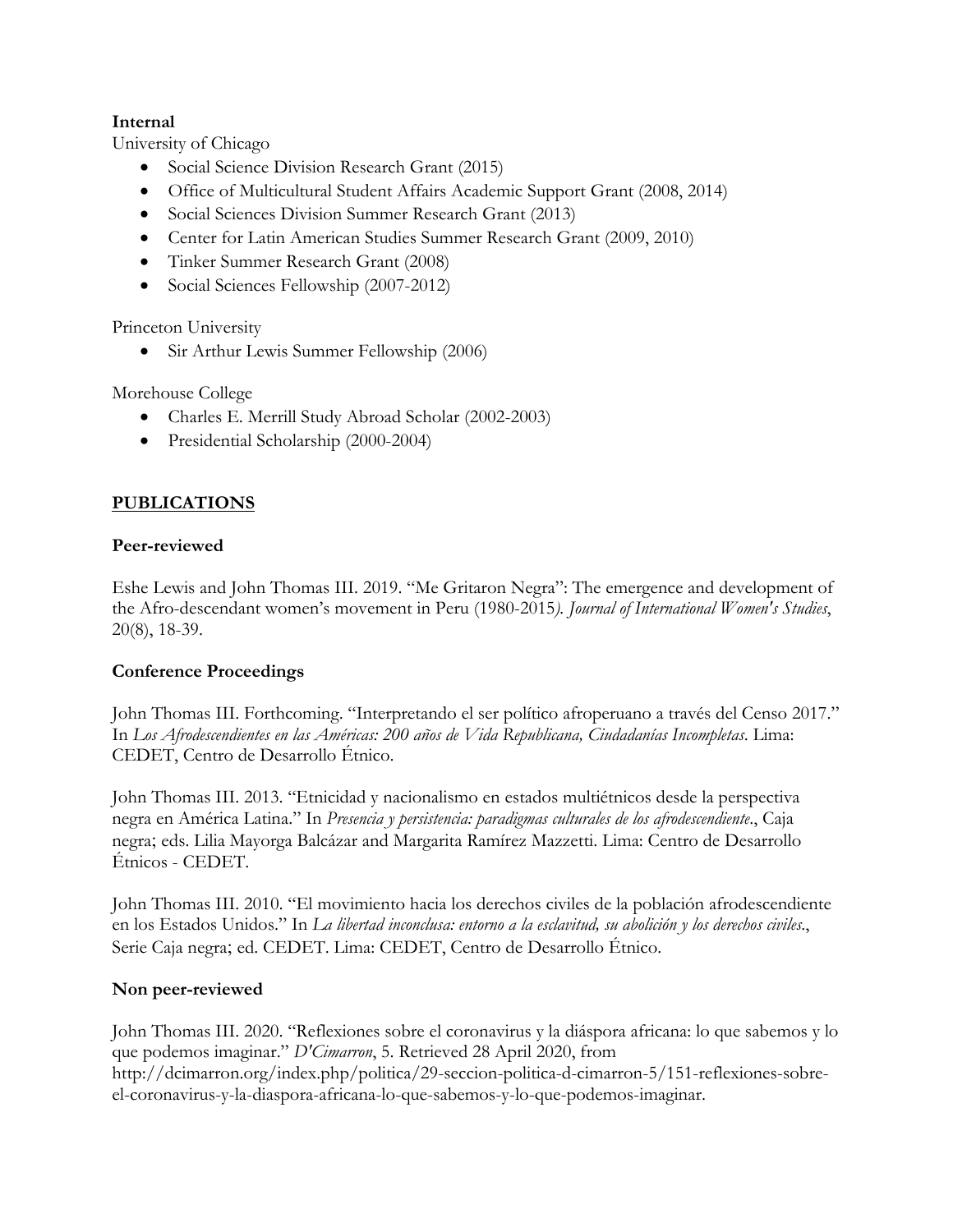- John Thomas III 2011. *Diagnóstico del Contexto de las poblaciones afroperuanas*. Inter-American Development Bank: Washington, DC.
- John Thomas III. 2010. "Forging Links: An Analysis of the Relationship Between Black and Latino/Hispanic Theology" in *AME Review,* Vol. CXXVI, No. 417, pp. 83-100

### **WORKING PAPERS:**

John Thomas III "Public Policy and Black Politics in Peru and Ecuador, 1980-2016"

John Thomas III "The 2017 Census and the Afro-Peruvian Population: Points of Departure"

John Thomas III. "La evolución del Movimiento Negro Francisco Congo: una perspectiva teorética."

## **INVITED TALKS AND CONFERENCE PRESENTATIONS**

### **Invited Talks**

"Las elecciones 2016 y el pueblo afroestadounidense: algunas refleciones". Presented at the Coloquio Universitario of the Universidad Técnica Luis Vargas Torres, Esmeraldas, Ecuador (November 2016).

"Theorizing Afro-Latino Social Movements: The Peruvian Case". Presented at the Chicago State University Social Science Colloquium, Chicago, Illinois (April 2009)

"Stony the Road We Trod: Reflections on African American History", Universidad de Lima Teachers Seminar, Lima, Peru (February 2007)

"Afro-Peruvian NGOs", US Embassy Briefing, Lima, Peru, (February 2007)

"Cousins: African descendants in Peru and the United States", Peruvian-American Institute of Cultural Affairs (Black History Month keynote address), Lima, Peru (February 2007)

"African-Americans and Afro-Latinos", The African Diaspora in Chile, Latina America and the Caribbean UNESCO Seminar, Arica, Chile (September 2004)

"Don't tire: The African-American Civil Rights Movement in the United States", First Seminar on Slavery in Latin America and the Caribbean, Lima, Peru (August 2004)

## **Conference Presentations**

"Me Gritaron Negra: The emergence and development of the Afro-descendant women's movement in Peru." Paper presented at the Latin American Studies Association, Barcelona, Spain (May 2017).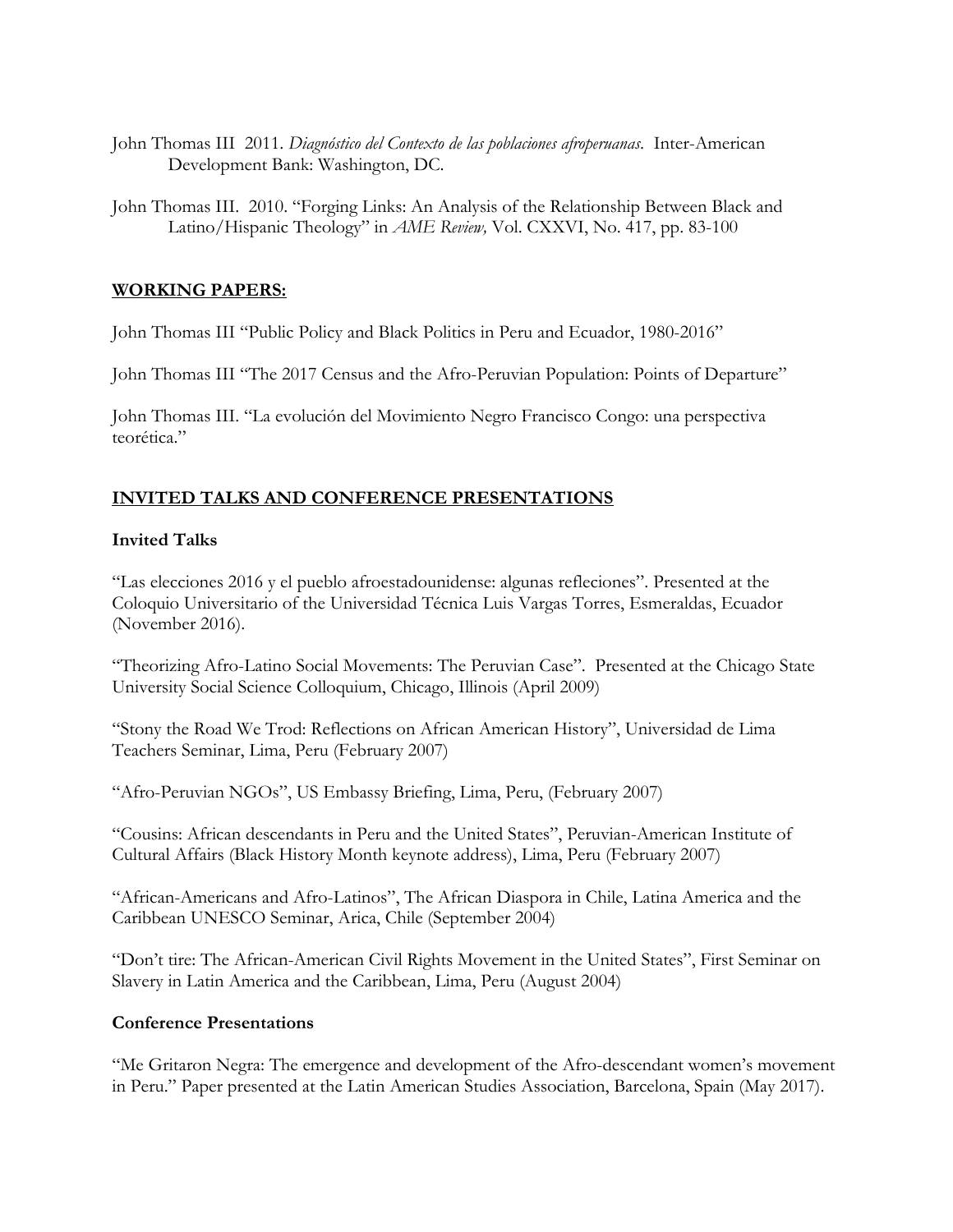"Me Gritaron Negra: The emergence and development of the Afro-descendant women's movement in Peru." Paper presented at the Latin American Studies Association, San Juan, Puerto Rico (May 2015).

"Evolution and Progress of the Afro-Peruvian Social Movement". Paper presented at the Southern Political Science Association, New Orleans, Louisiana (January 2015)

"Theorizing Afro-Latino Social Movements: The Peruvian Case". Paper presented at the Midwest Political Science Association, Chicago, Illinois (April 2010)

Panelist, "Afro-Peruvians and Human Rights", CEDET Book Conference, Lima (August 2008)

Organizer, "First Afro-descendent Legislative Empowerment Workshop", La Ceiba, Honduras (March 2007)

Attendee, First Afro-Peruvian Congress, Lima Peru (November 27-December 1, 2004)

## **TEACHING EXPERIENCE**

### **University of Chicago**

#### *Teaching Consultant* Fall 2019-Spring 2020

Engaged in classroom observation and assessment of student learning by conducting Individual Teaching Consultations and Mid-Course Reviews for other graduate student teachers.

#### *Preceptor (Instructor)*

#### BA Seminar in Public Policy Fall 2014-Spring 2015

12 seniors in the Public Policy Program with various majors in the Humanities, Social Sciences, and Natural Sciences. Selected Responsibilities included:

- o Teaching a semester-length course on research methods and thesis.
- o Supervising the writing process from topic selection to final drafts.
- o Helping to organize a one-day undergraduate research symposium where students from my section were grouped into panels and presented their work with students from sections in the Public Policy Program.

#### *Teaching Assistant*

#### Economics and Public Policy (Jim Leitzel) Spring 2014

122 undergraduate students enrolled, ranging from freshman to juniors in the Public Policy Program with various majors in the Humanities, Social Sciences, and Natural Sciences.

o Graded problem sets, short papers and exams.

Attentat! Modern Theories of Political Violence (Bernard Silberman) Winter 2013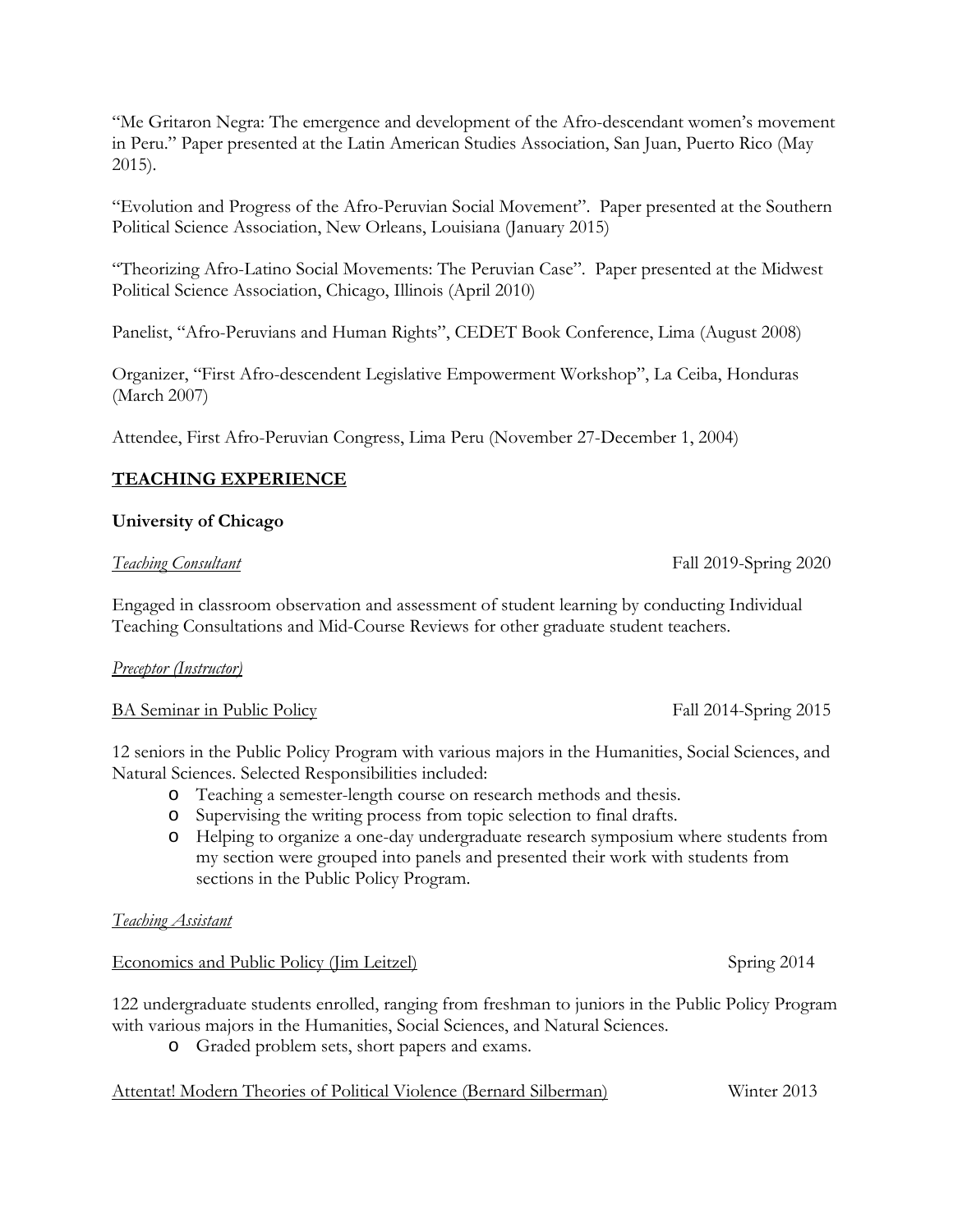60 undergraduate students enrolled, ranging from sophomores to seniors with various majors in the Humanities, Social Sciences, and Natural Sciences.

> o Served as Lead Teaching Assistant to organize the division of labor of grading and compiling course grades for review from other Teaching Assistants.

#### Organizations, Ideology and Political Change (Bernard Silberman) Autumn 2011

74 undergraduate students enrolled, ranging from sophomores to seniors with various majors in the Humanities, Social Sciences, and Natural Sciences.

o Graded short papers and exams.

## To Hell With The Enlightenment (Bernard Silberman) Winter 2010

30 undergraduate students enrolled, ranging from sophomores to seniors with various majors in the Humanities, Social Sciences, and Natural Sciences.

o Graded short papers and exams.

Introduction to International Relations (Charles Lipson) Fall 2010, 2012 and 2013 50 undergraduate students per section ranging from freshman to juniors with various majors in the Humanities, Social Sciences, and Natural Sciences. In 2012, I was assigned two sections. Selected responsibilities included:

- o Leading weekly sections reviewing material from the lectures and expanding on concepts introduced in the readings.
- o Designing and grading the mid-term and final exams.
- o Holding a review session at the end of the quarter to help students prepare for the final exam.

## **Chicago State University**

*Lecturer*

Independent Study in Political Science Spring 2009*,* Fall 2009, 2010 and 2012 5 students ranging from freshman to seniors with various majors in the Humanities, Social Sciences, and Natural Sciences. Selected responsibilities included:

- o Designing and leading the entire course including a selection of weekly readings.
- o Designing and grading various weekly assignments and the final course project.
- o Accompanying students as Assistant Coach to represent the institution at academic competitions throughout the United States including the Honda Campus All-Star Challenge.

## **PEDAGOGICAL TRAINING**

**University of Chicago, Chicago Center for Teaching.** Chicago, IL

College Teaching Certificate (Spring 2019)

## **PROFESSIONAL EXPERIENCE**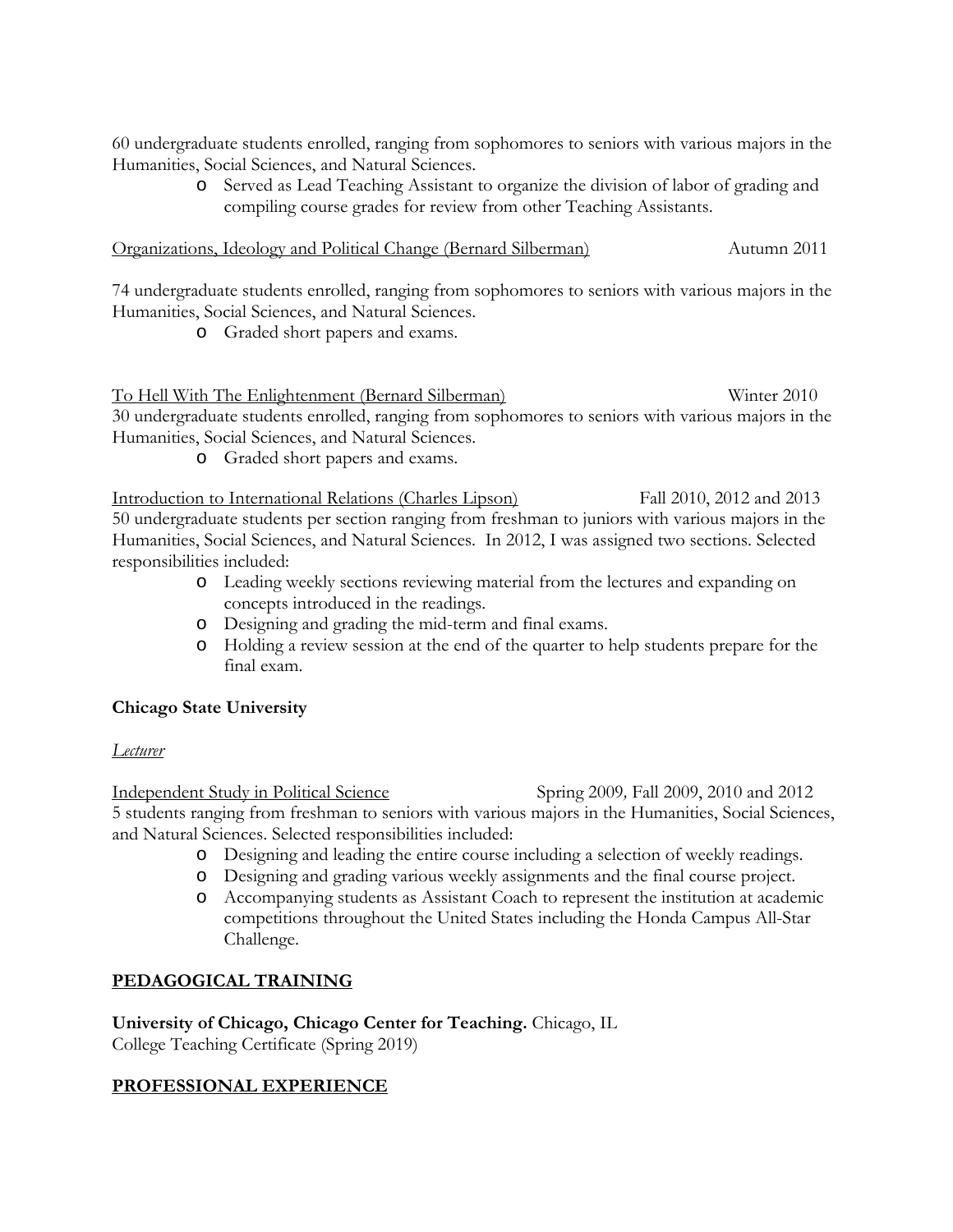#### **The Christian Recorder,** Nashville, Tennessee

*Editor* August 2016-present

- Authored periodic editorials on issues of concern to the constituency of the African Methodist Episcopal Church and its broader community
- Directed the content, layout and tone of the monthly publication in conjunction with AME Church Publishing House

**The World Methodist Council,** Lake Junaluska, North Carolina August 2011-August 2016 *Coordinator of Youth and Young Adults*

- Constructed global Youth and Young Adult Methodist network connecting national and regional youth and young adult organizations in 132 countries
- Implemented youth and young adult programs as planned by the Council's Youth and Young Adult Committee including: "Methodist Campaign against Human Trafficking" and the "International Methodist Young Leaders Seminar"
- Administered WMC website and implemented social media communication strategy

**The Inter-American Development Bank**, Lima, Peru September 2010-March 2011 *Short-term consultant contracted to conduct a survey of Afro-Peruvian Communities and Organizations* 

- Conducted research, interviews, and spent one month in Lima to meet with Afro-Peruvian community leaders, development professionals, and governmental officials
- Drafted a comprehensive report in Spanish and English for agency-wide and academic use

The Millennium Challenge Corporation, Princeton, NJ and Tegucigalpa, Honduras Fall 2006 *Member of eight-person workshop examining the administrative capacity of recipient government Project Implementation Units (PIU) and agencies during the implementation of their compacts in Honduras, Cape Verde, Georgia and Armenia* 

- Conducted research, interviews, and spent one week in Tegucigalpa, Honduras to meet with senior MCC-Honduras staff, government officials in the Ministry of Finance, USAID and Inter-American Bank of Development officials, and non-governmental leaders.
- Recommended guidelines for the improvement of administrative capacity for existing MCC PIUs as well as metrics for evaluating administrative capacity for prospective MCC compact countries

## **The World Bank**, Santo Domingo, Dominican Republic

*Short-Term No Fee Consultant* **Summer 2006** Summer 2006

- Designed the Terms of Reference for the Mid-Term Evaluation of the \$62 million World Bank-financed Early Childhood Development (ECD) Project in the Dominican Republic to be jointly conducted with the World Bank and the Dominican government in Spring 2007
- Interviewed senior National Police Officials and conducted statistical data compilation and analysis for the Dominican Republic section of the World Bank's Caribbean Youth and Violence Study

## **Centro de Desarrollo Étnico,** Lima, Peru

*Grassroots organization for Afro-Peruvian advocacy and engagement in the Peruvian political system Intern* 2004-2005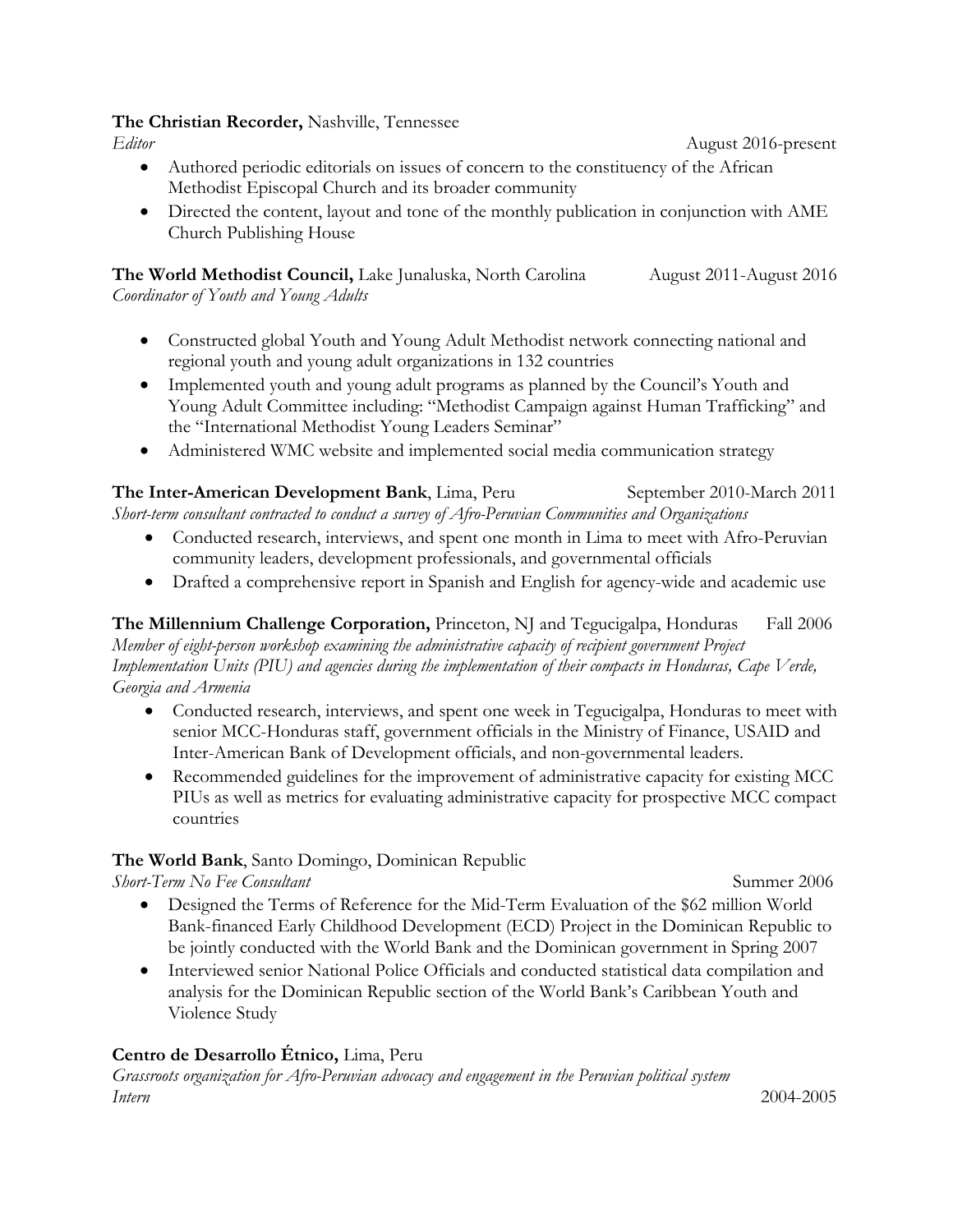- Researched prospective donors and translated project proposals from Spanish to English, creating to the creation of a databank used by members of the Afro-Peruvian forum
- Conducted a series of seminars for Makungu youth group addressing African history and cultural identity in the African Diaspora

## **African Methodist Episcopal (AME) Church,** Washington, DC

*Missionary (Dominican Republic)*  $\frac{1}{2}$  Summer 2002 *Consultant to Bishop of the 16th Episcopal District (Dominican Republic)* 2004-2009

- Performed bilateral translation of pertinent church documents in Spanish and English providing increased information interchange and assisting in the creation of the first AME Pastor's guide in Spanish (150 pages)
- Set up a Committee to Translate the 2008 *Book of Discipline of the AME Church* with a completion date of December 2009
- Assisted in planning an instructional visit by the Bishop of the  $16<sup>th</sup>$  District through coordinating hotel and lodging logistics between in-country Church personnel as well as translating an instructional agenda for 3000 members distributed in 6 teaching sites across the country

# **UNIVERSITY SERVICE**

- Web Manager, Section on Race, Ethnicity and Politics of the American Political Science Society (APSA) (2012-2018)
- Panelist, Graduate Student Orientation, University of Chicago Office of Multicultural Student Affairs (2009)
- Assistant Coach, Chicago State University Honda Campus All-Star Challenge Academic Team (2009-10; 2012)
- General Co-Chair, Princeton University Woodrow Wilson School Action Committee (WWAC) (2006-2007)
- Co-Chair, Evaluations Committee, Student/Alumni of Color Symposium, Woodrow Wilson School (2005)
- Assistant Editor*, Journal of Public and International Affairs* (JPIA) (2005-2006)

# **LANGUAGES**

Fluent in Spanish. Advanced Portuguese proficiency.

## **PROFESSIONAL AFFILIATIONS**

- American Political Science Association (Comparative Politics and Race, Ethnicity and Politics Sections)
- Latin American Studies Association (Ethnicity, Race and Indigenous Peoples Section and Peru Sections)
- National Conference of Black Political Scientists
- Associated Church Press (Board Member, 2019-present)

## **FIELDWORK EXPERIENCE**